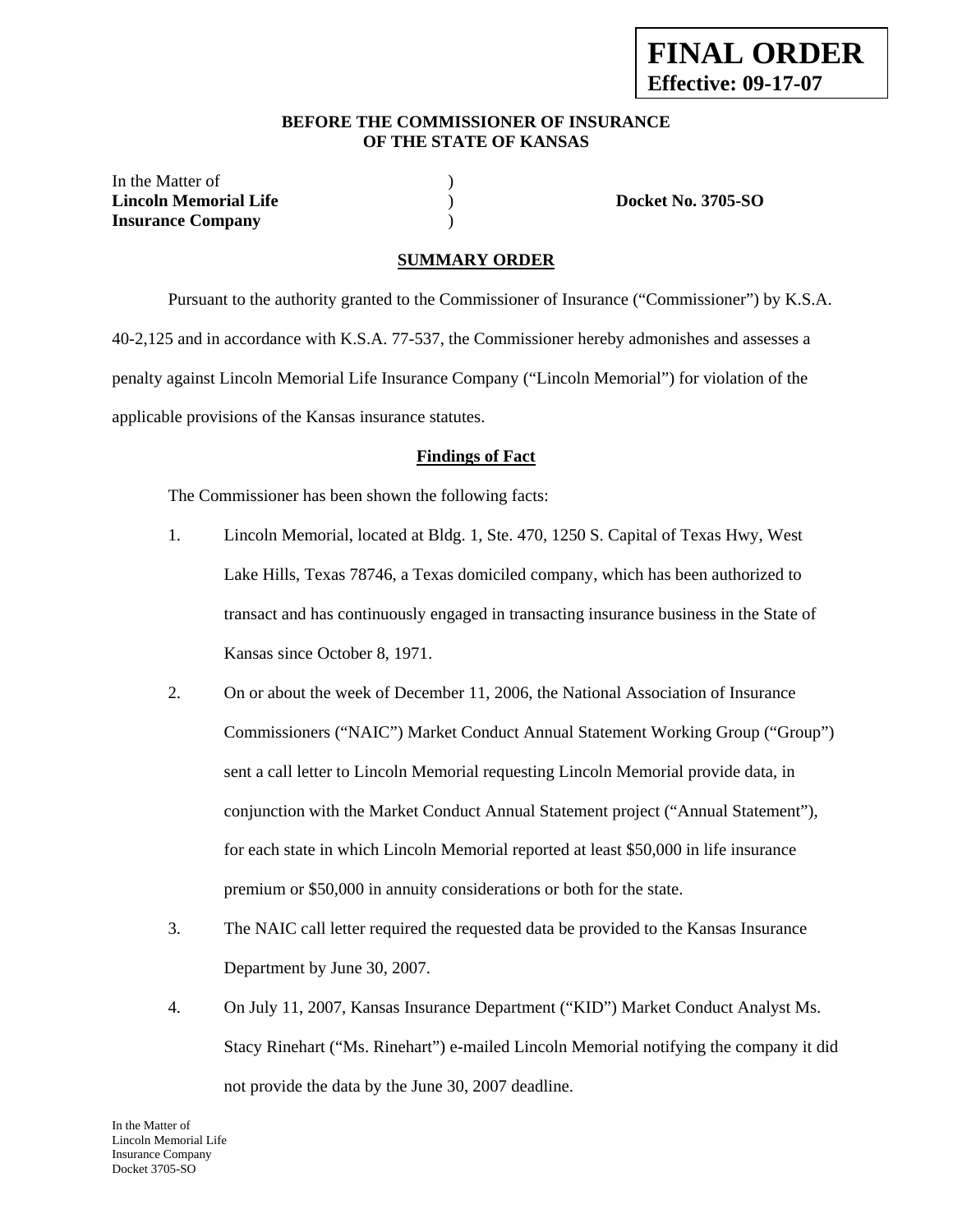- 5. On July 11, 2007, Lincoln Memorial Accounting Assistant/State Compliance Ms. Tommie Vance ("Ms. Vance") replied to Ms. Rinehart stating the company would be sending the information shortly.
- 6. Lincoln Memorial did not submit the requested data to KID until July 26, 2007.

### **Applicable Law**

K.S.A. 40-222 provides, in pertinent part:

- (a) Whenever the commissioner of insurance deems it necessary but at least once every five years, the commissioner may make or direct to be made an examination of the affairs and financial condition of any insurance company…doing business in this state.
- (d) The commissioner may also examine or investigate any person, or the business of any person, in so far as such examination or investigation is, in the sole discretion of the commissioner, necessary or material to the examination of the company, but such examination or investigation shall not infringe upon or extend to any communications or information accorded privileged or confidential status under any other laws of this state.
- (g) The refusal of any company, by its officers, directors, or employees or agents to submit to examination or to comply with any reasonable written request of the examiners shall be grounds for suspension or refusal of, or nonrenewal of any license or authority held by the company to engage in any insurance or other business subject to the commissioner's jurisdiction.

### K.S.A. 40-225 provides, in pertinent part:

Every insurance company or fraternal benefit society doing business in this state shall, if the statement of condition required below is compatible, participate in the insurance regulatory information system administered by the national association of insurance commissioners and shall annually, on January 1 or within 60 days thereafter, file with the commissioner of insurance a statement of its condition as of the preceding December 31…Such statement shall be made upon the form and procedures prescribed and adopted from time to time by the national association of insurance commissioners with such additions or amendments thereto as shall seem to the commissioner of insurance best adapted to elicit from such companies as a true exhibit of their condition.

…The commissioner may also at any time address any proper inquiries to any such insurance company or fraternal benefit society or its officers in relation to its condition or any other matter connected with its transactions. Each company, society or officer addressed shall promptly and truthfully reply in writing to all such inquiries, and such replies shall be verified if the commissioner of insurance requires.

K.S.A. 40-2,125 provides, in pertinent part:

(a) If the commissioner determines after notice and opportunity for a hearing that any person has engaged or is engaging in any act or practice constituting a violation of any provision

In the Matter of Lincoln Memorial Life Insurance Company Docket 3705-SO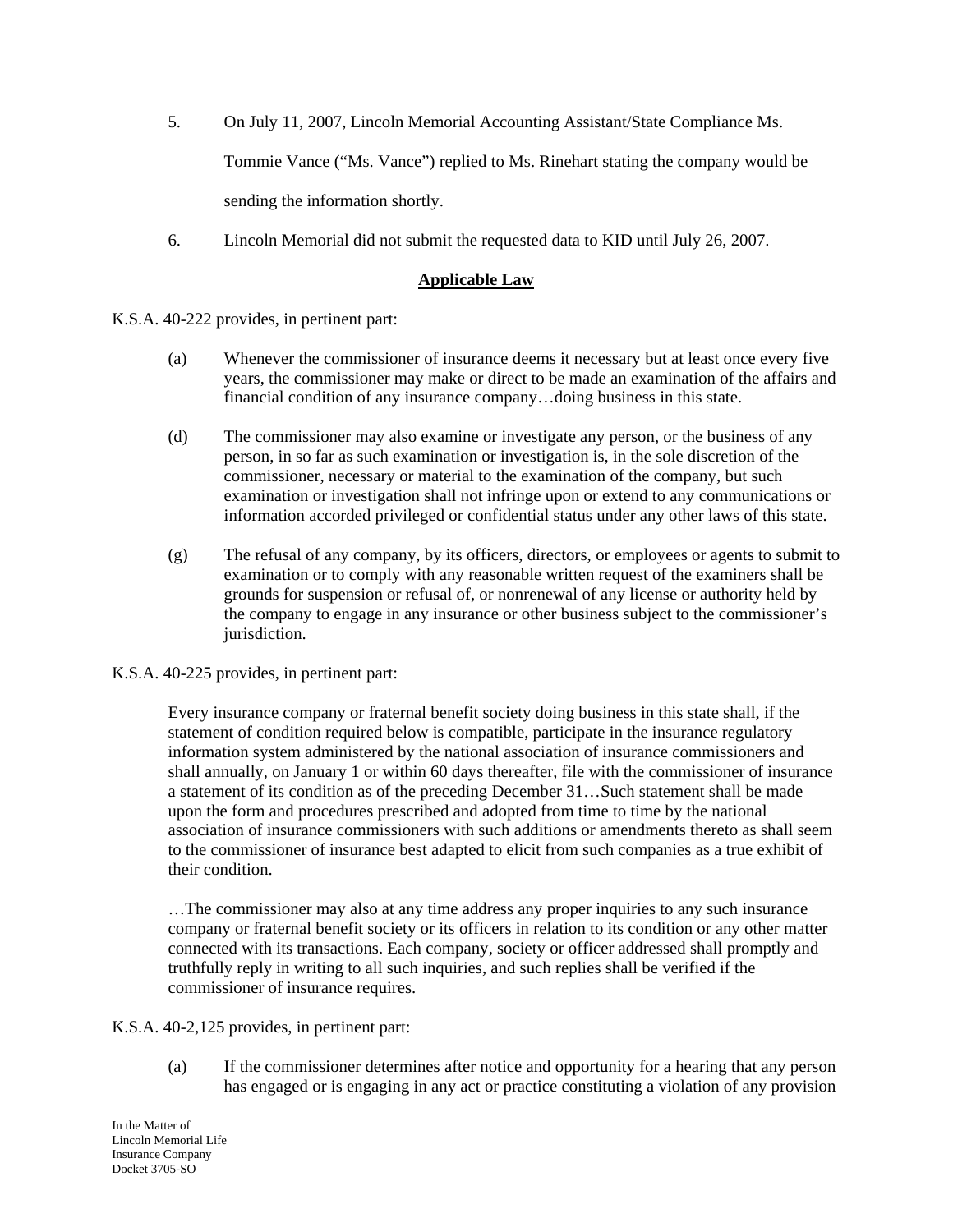of Kansas insurance statutes or any rule and regulation or order thereunder, the commissioner may in the exercise of discretion, order any one or more of the following:

(b) If any person fails to file any report or other information with the commissioner as required by statute or fails to respond to any proper inquiry of the commissioner, the commissioner, after notice and opportunity for hearing, may impose a penalty of up to \$500 for each violation or act, along with an additional penalty of \$100 for each week thereafter that such report or other information is not provided to the commissioner.

K.S.A. 40-2405 provides, in pertinent part:

The commissioner shall have the power to examine and investigate into the affairs of every person engaged in the business of insurance in this state in order to determine whether such person has been or is engaged in any unfair method of competition or in any unfair or deceptive or practice prohibited by K.S.A. 40-2403.

### **Conclusions of Law**

The Commissioner has jurisdiction over Lincoln Memorial and the subject matter of this

proceeding and based on Paragraphs #1 through #6 and the Applicable Law enumerated above:

## **IT IS THEREFORE ORDERED BY THE COMMISSIONER OF INSURANCE:**

1. Lincoln Memorial's failure to provide the data pursuant to the NAIC call letter by the

June 30, 2007 deadline constitutes a violation of K.S.A. 40-2,125(b).

2. Pursuant to K.S.A. 40-2,125(b), Lincoln Memorial is hereby ordered to pay a monetary

penalty, due and payable to the Kansas Insurance Department, in the amount of FIVE

HUNDRED DOLLARS AND 00/100 (\$500.00) for its above-stated violation of K.S.A.

40-2,125.

### **NOTICE OF RIGHTS**

(Pursuant to K.S.A. 77-542)

Lincoln Memorial Life Insurance Company ("Lincoln Memorial") is entitled to a hearing pursuant to K.S.A. 77-537 and K.S.A. 77-542, the Kansas Administrative Procedure Act. If Lincoln Memorial desires a hearing, the company must file a written request for a hearing with:

 John W. Campbell, General Counsel Kansas Insurance Department 420 S.W.  $9<sup>th</sup>$  Street Topeka, Kansas 66612

This request must be filed within fifteen (15) days from the date of service of this Order. If Lincoln Memorial requests a hearing, the Kansas Insurance Department will notify the company of the time and

In the Matter of Lincoln Memorial Life Insurance Company Docket 3705-SO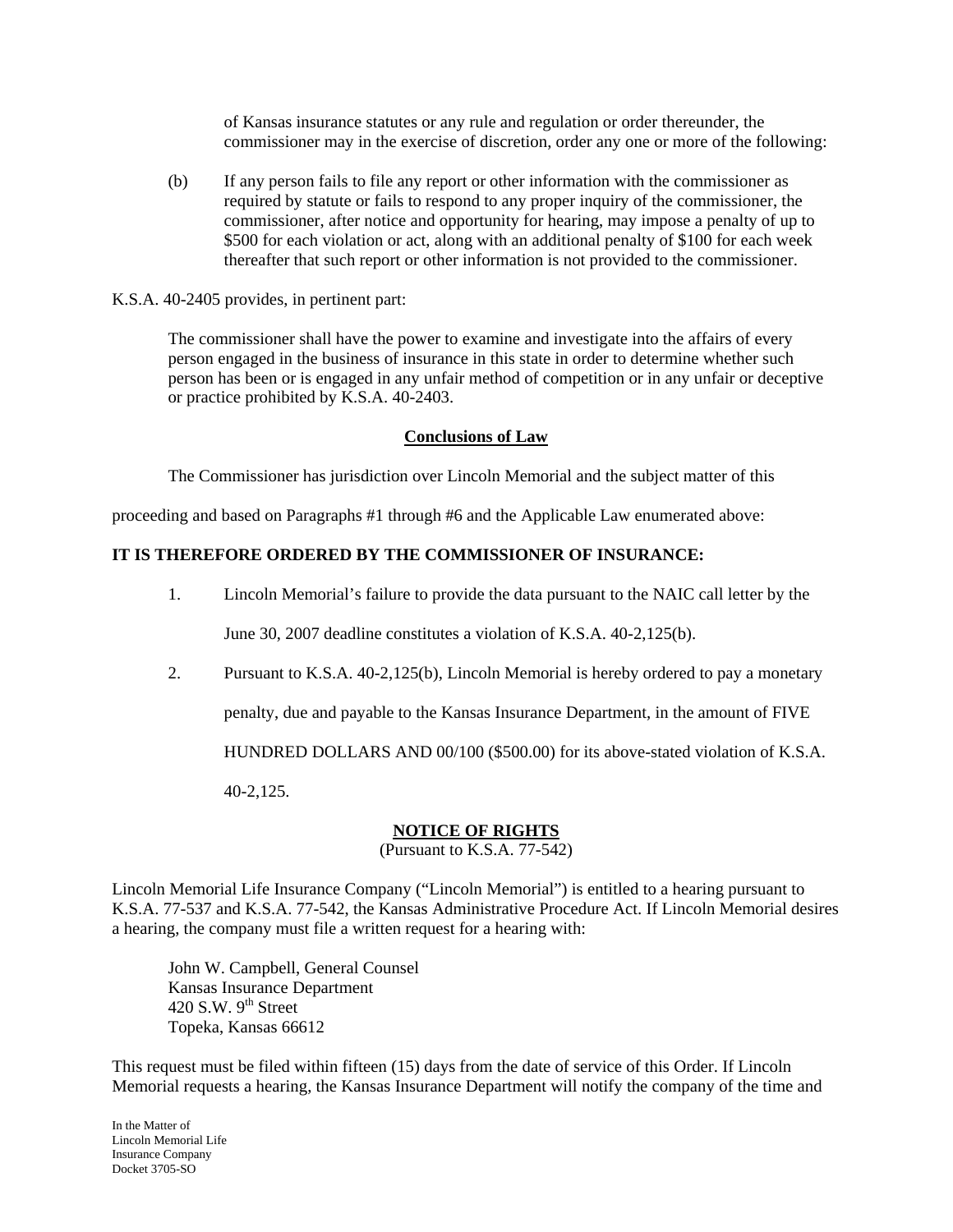place of the hearing and information on the procedures, right of representation, and other rights of parties relating to the conduct of the hearing, before commencement of the same.

If a hearing is not requested in the time and manner stated above, this Summary Order shall become effective as a Final Order upon the expiration of time for requesting a hearing, pursuant to K.S.A. 77-613. In the event Lincoln Memorial files a petition for judicial review, pursuant to K.S.A. 77-613(e), the agency officer to be served on behalf of the Kansas Insurance Department is:

 John W. Campbell, General Counsel Kansas Insurance Department 420 S.W.  $9<sup>th</sup>$  Street Topeka, Kansas 66612

## **IT IS SO ORDERED THIS \_\_29th\_\_ DAY OF \_\_\_\_\_\_\_\_\_\_\_\_\_\_, 2007, IN THE CITY OF TOPEKA, COUNTY OF SHAWNEE, STATE OF KANSAS.**



\_/s/ Sandy Praeger\_\_\_\_\_\_\_\_\_\_\_\_\_\_\_\_\_ Commissioner of Insurance

 \_/s/ John W. Campbell\_\_\_\_\_\_\_\_\_\_\_ John W. Campbell

Prepared and Submitted By:

| /s/ Zachary J.C. Anshutz |  |
|--------------------------|--|
| Zachary J.C. Anshutz     |  |
| <b>Staff Attorney</b>    |  |